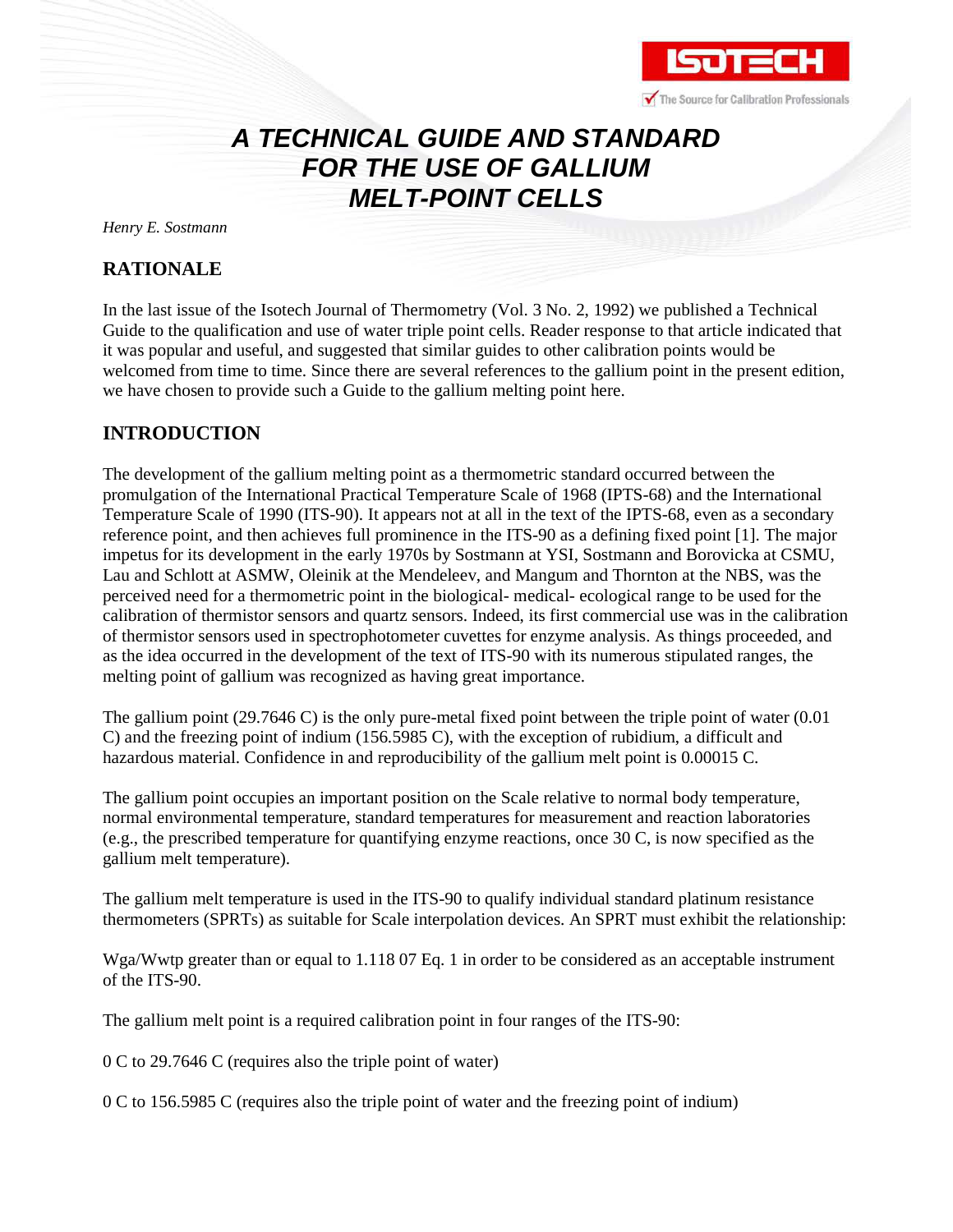

-38.8344 C to +29.7646 C (requires also the triple points of mercury and water)

Other fixed points between 0 C and 156 C include the triple points of ethylene carbonate (36.315 C, confidence 0.002 C), succinonitrile (58.064 C, confidence 0.0015 C, and benzoic acid (122.330 C, confidence 0.005 C) and the boiling point of water. It is generally recognized that fixed points involving big organic molecules are not as satisfactory as pure metals, because they are difficult to purify adequately, and their heat capacity and heat transfer characteristics are relatively poor. Also, the continuing availability of succinonitrile triple point cells is doubtful. The boiling point of water, as a fixed point, includes a difficult pressure measurement. These difficulties reinforce the importance of the gallium melt point as a thermometric reference.

### **1. Scope**

1.1 This guide describes the nature of a representative commercial cell for realizing the melting point of gallium, and a method for realizing the liquid-solid equilibrium, in a generalized situation (a controlled fluid bath), and in an apparatus intended for this use, preparatory to the cell's use in calibrating thermometers. Precautions are given for solidifying the gallium prior to the next melt realization.

1.2 This guide presents a procedure for placing the gallium melting point cell into service, and using it as a thermometer calibration standard.

1.3 The reference temperature obtained is that of a fundamental state of pure gallium, the equilibrium between the solid and the liquid state at 1 standard atmosphere of external pressure. The gallium cell is not subject to calibration.

1.4 The cell may be qualified as representing the solid-liquid phase equilibrium of pure gallium at 1 standard atmosphere by comparison with a bank of similar cells of known history, and is usually so qualified by its manufacturer. A certificate of verification is usually available from the manufacturer.

## **2. Apparatus**

2.1 The essential features of a gallium melt-point cell are shown in Fig. 1. A Teflon flask is nearly filled with gallium having impurities less than 1 ppm. A coaxial re-entrant well is provided to receive the device that is to be exposed to the reference temperature. A cylindrical shell of aluminum is pressed onto the outside diameter of the Teflon flask to (a) stabilize the diameter of the Teflon under conditions of internal pressure (b) provide a temperature equilibration path longitudinally along the cell. The aluminum shell is typically covered with plastic tubing, shrunk into place, to prevent electrical conduction between the shell and any metallic parts of other apparatus under moist conditions.

*Note: Details of the construction of the cell are dictated by the fact that gallium, like water, expands as it freezes; the solid is lower in density and occupies more space than the same mass of liquid. This requires a cell whose walls are somewhat flexible.*

*In addition, the solidus expansion of gallium requires that it be used on the melt equilibrium, the only two- phase metal fixed point which is not used on the freezing equilibrium. When the metal solidifies it becomes and remains under some pressure, which is relieved as it melts. If used on the freeze equilibrium the increase in pressure due to solidus expansion would distort the equilibrium temperature.*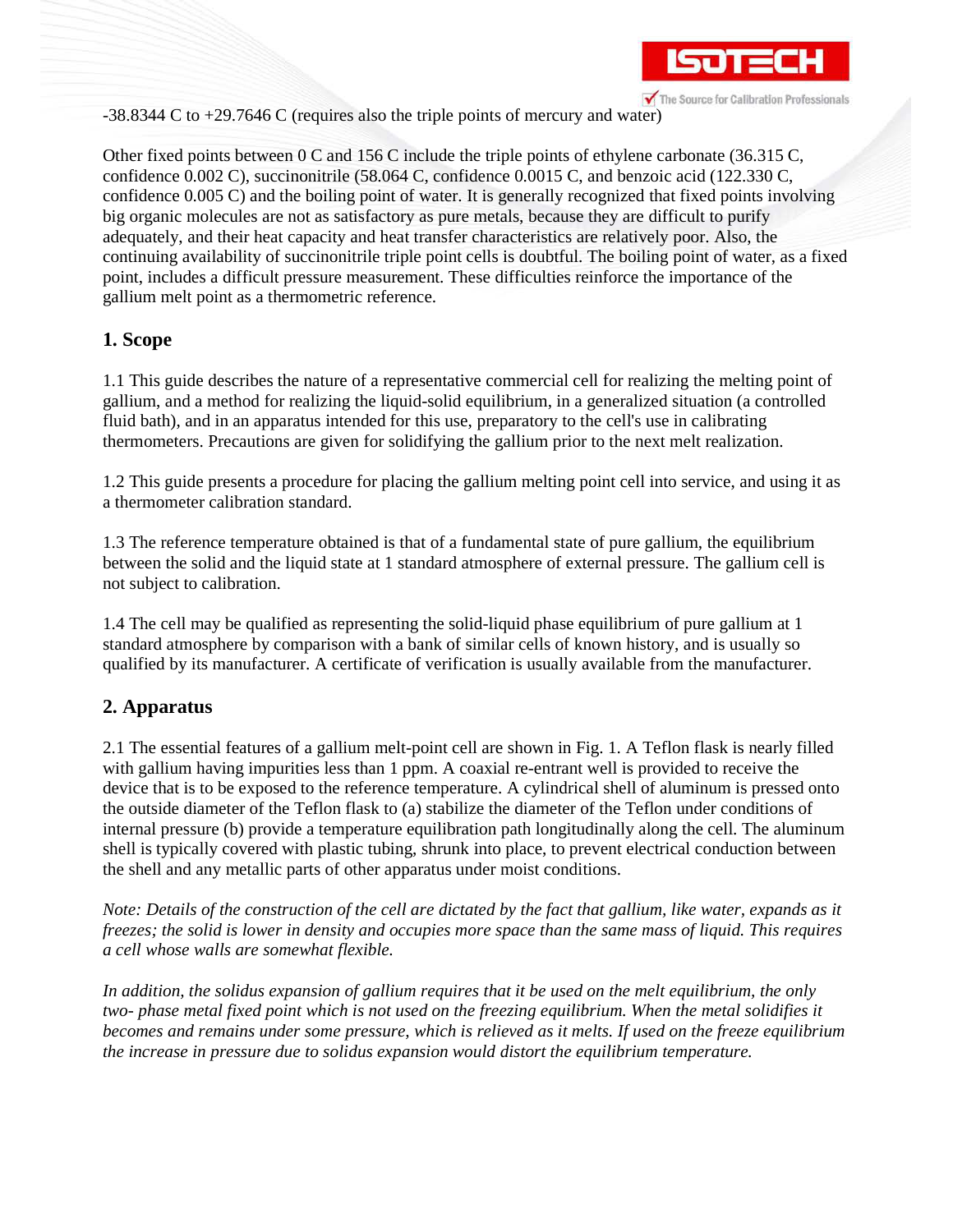

2.2 In use, a portion of the solid gallium is melted into a layer of liquid surrounding the thermometer well. For that time during which the gallium in the cell exists in both the liquid and the solid phases, the temperature is invariant and may be used as a calibration reference for thermometers.

2.3 The temperature of the melting point equilibrium of pure gallium depends upon the ambient pressure of the surrounding environment, and varies with atmospheric pressure expressed upon the surface of the gallium column as follows:

t C = 29.7646 +/- (-0.002 C per std. atmos.) Eq. 2

(The negative sign of the coefficient is a result of the solidus expansion (liquidus contraction).

2.4 The gallium in the cell is melted by allowing its temperature to rise above 29.7646 C. The rate of rise will not affect the temperature at which the gallium melts, but will affect the duration of the melt plateau. To prolong the plateau for a useful length of time the cell may be immersed in a closely-controlled liquid bath, or use in an essentially automated apparatus, Isotech Model 17402A Gallium Temperature Standard. In this apparatus the cell may be brought to its equilibrium condition automatically and maintained at the equilibrium temperature for 8 to 12 hours under normal ambient temperature conditions.

2.5 When the gallium has passed through its melt equilibrium and the entire mass of gallium is liquid, it is necessary to return it to the solid state before using it again. This requires that the cell be exposed to a temperature of about 5 C or less for a period of time. During the solidification process, the gallium will expand. Experience has shown that, if the gallium is allowed to freeze first at the top surface and the freeze progresses downward, the closed bottom of the Teflon flask will be distorted downward and in extreme cases has been known to cause hairline fractures of the flask bottom. Caution should be taken to freeze the gallium column upward so that the bottom freezes first and the surface freezes last. A method for assuring this in the generalized case is given in 3.2.1.

*(The Isotech Model 17402A Gallium Temperature Standard is so constructed that the cell, left in the throat of the apparatus, will freeze in the correct direction, even if the apparatus has been disconnected from any source of power. Earlier YSI apparatus labelled 17402 (not followed by A) does not include this safety precaution.)*

2.6 The true gallium melt point temperature occurs at the upper surface of the gallium in the cell. For ultimate accuracy a correction must be made for the pressure effect of the hydrostatic head of gallium above the thermodynamic vertical center of the temperature sensor which is in the thermometer well. This correction is -1.2 mK per meter of liquid head; with a typical cell and thermometer, this may amount to - 0.0003 C and in some cases may be ignored.

The surface of the gallium in the Isotech Model 17401 Gallium Cell is 11.5cm below the top of the handle, as shown in Fig. 1. The thermal vertical center of the sensor is then  $(L - 11.5)$ cm below the surface of the gallium, and the temperature at this point is

 $C = 29.7646 + (L - 11.5$  cm $)(-.012$  mk\*cm-1) Eq. 3

### **3. Realizing the melting point of gallium.**

3.1 Determine that the gallium cell meets the requirements of 1.4.

3.2 Empty the thermometer well of any objects or fluids.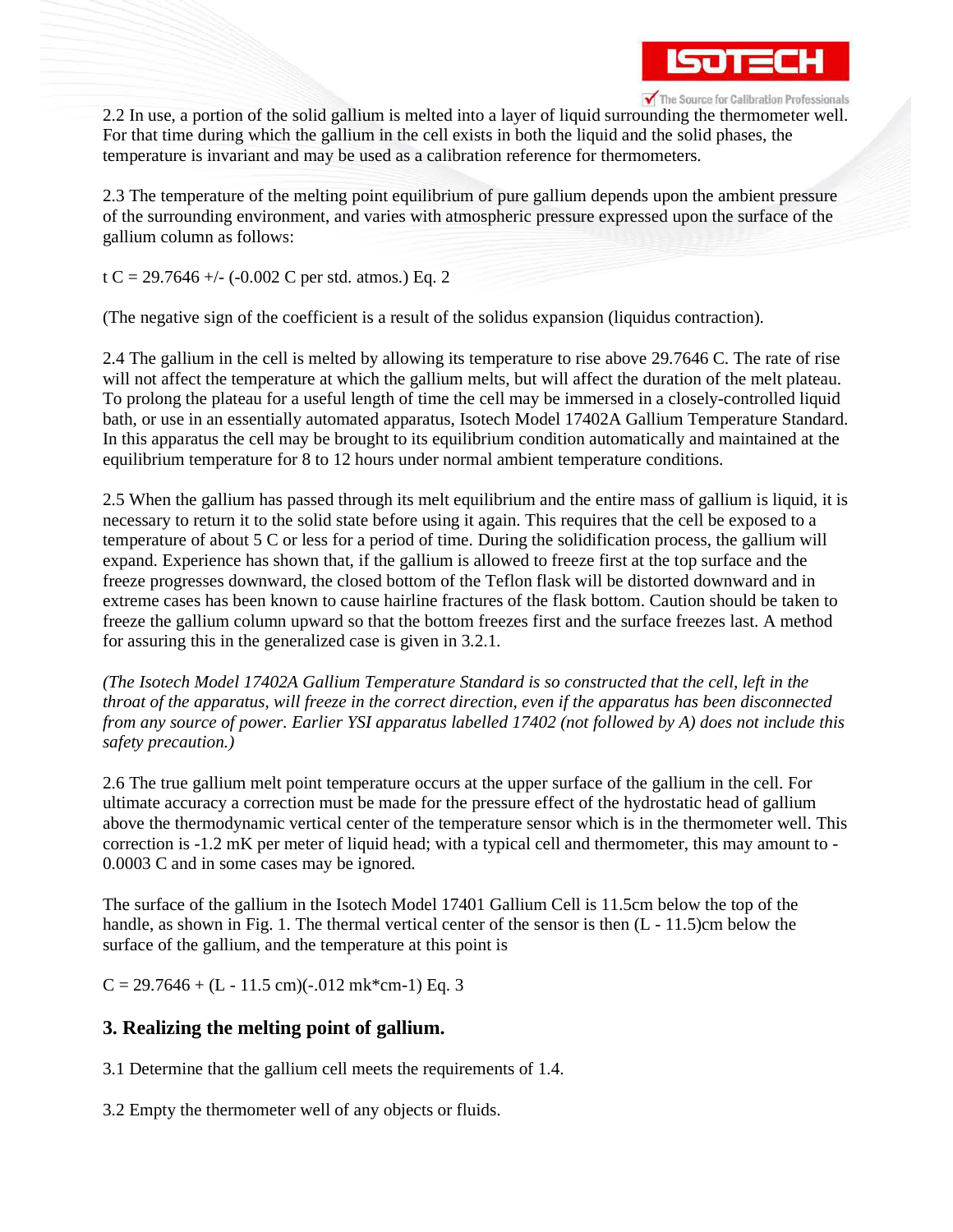

3.3 When the gallium cell is first put into service, it is necessary to assure that (a) the column of gallium is in the solid phase (b) it has been frozen with the cell axis vertical and the thermometer opening at the top. This assurance can be obtained by putting the cell through one complete melt-freeze cycle, as follows:

3.3.1, in a bath: Set the temperature of the bath at 35 C. Place the cell in the bath with the cylindrical axis vertical and the thermometer opening at the top. Place a thermometer in the thermometer well. If the thermometer indication rises steadily and smoothly to approximately 35 C, the cell is in the liquid phase. If the thermometer indication rises to approximately 29.8 C, pauses for a time, and then continues its rise to approximately 35 C, the gallium was in the solid phase and is now in the liquid phase. Maintain the cell at 35 C for about 4 hours to permit all the gallium to liquify. Remove the cell from the bath and, holding the cell upright in some convenient manner, place the lower 2 to 3 inches in a container of water and water ice to assure that solidification proceeds upward.

3.3.2, in the Isotech Model 17402A Gallium Temperature Standard: Place the cell in the well of the Standard*. Note: Do not use any fluid transfer medium (e.g. water) between the OD of the cell and the ID of the well.* Supply the unit with mains power as indicated on the nameplate. Switch the unit on. The WARMUP indicator light will light and remain lit for 25 to 60 minutes, depending upon the initial temperature of the cell. Leave the control unit in the MELT mode for about 24 hours after the WARMUP light goes off, to assure that all the gallium in the cell is in the liquid phase; then switch the MODE switch to FREEZE. The FREEZE mode indicator and the FREEZING indicator should be lit. The FREEZING indicator will go off when all the gallium is in the solid phase; about 3 hours. If the Standard is turned off or disconnected from mains power during this period, the freeze will take substantially longer (e.g., 15 to 20 hours), although the freeze will proceed in the correct direction.

When either 3.3.1 or 3.3.2 has been completed, the cell is ready for use as a defining fixed point for thermometer calibration, per ITS-90.

3.4 The following steps are used to realize the melting point of gallium for the calibration of thermometers.

3.4.1, in a bath: Set the bath temperature control to 31 - 32 C. Place the cell, whose gallium contents are known to be in the solid phase, in the bath with the axis vertical and the thermometer well upward, so that the handle extends above the bath fluid approximately 2.5 cm (1 inch). Do not allow bath fluid to enter the thermometer well. Place a thermometer in the thermometer well and monitor the temperature rise. At some time the temperature will cease rising as the melt equilibrium plateau is reached. At this time, reset the bath control to 30.2 - 30.4 . The bath control setting will not affect the temperature of the melt plateau but will affect its duration. When the monitoring thermometer indicates that the temperature has stabilized (when there is no further temperature rise for 15 to 30 minutes) place 17 cc of water at about 55 C in the thermometer well around the monitoring thermometer, to melt a film of gallium on the OD of the thermometer well. The water may remain in the cell during thermometer calibration as a thermal transfer medium. The cell is ready to use in calibrating thermometers.

3.4.2, in the Isotech Model 17402A Gallium Temperature Standard: If there is any condensed moisture on the outside surface of the gallium cell, wipe it off with a dry cloth or paper towel. If there is any condensed moisture in the well of the Standard, dry it with a wad of cloth or paper.

Place the cell in the well of the Standard. Switch the mode switch to MELT to initiate a melt sequence. The WARMUP indicator will light and remain lit for 30 to 35 minutes. Please note that the ambient temperature must be limited to not higher than 28 C.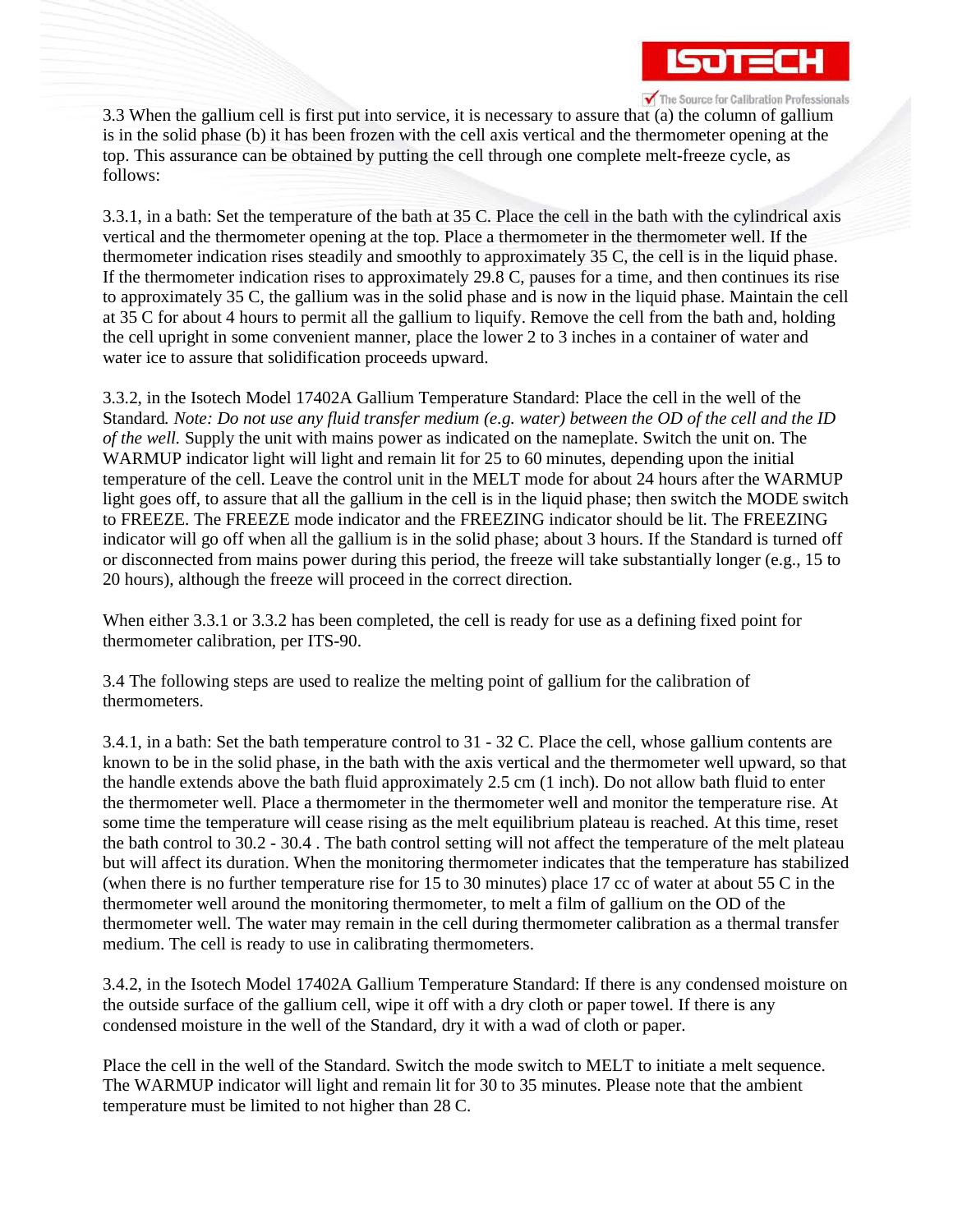

When the WARMUP light goes out, the gallium in the cell is in equilibrium between the solid and liquid phases; it is on the "melt plateau". However the inside of the thermometer well may not be yet in equilibrium with the gallium, and it is advisable to wait for 15 minutes or so after the WARMUP light goes out before calibrating a thermometer. Then place 17cc of water at about 55 C in the thermometer well around the monitoring thermometer, to melt a film of gallium on the OD of the thermometer well. The water may remain in the cell during thermometer calibration as a thermal transfer medium. The cell is then ready to use in calibrating thermometers.

The Model 17402A Standard is designed to maintain the cell on the melt plateau for more than 8 hours at ambient temperatures between 15 C and 28 C, with most thermometers. Thermometers having high heat transfer rates to ambient, plateau duration times may be longer, or in the extreme case melting may not occur. For purposes of estimating stem errors, the terminal conductance from the thermometer well to the surrounding gallium may be taken as  $0.5W/C$  per 2.5 cm of depth. A typical plateau with a quartzsheathed Standard Platinum Resistance Thermometer is about 12 hours long.

3.5 The calibration operation is the same with the gallium cell used in a bath or in the Isotech Model 17402A Gallium Temperature Standard, and is a matter for appropriate good practice. It is advisable to monitor the thermometer being calibrated to assure (a) that it has reached equilibrium with the gallium plateau temperature (b) that the temperature is not rising, indicating that the liquid-solid equilibrium has been lost. As a general observation, the time required to reach equilibrium is longer than the time constant in a water triple point cell, a mercury triple point cell or a metal freezing-point cell because of the poor heat transfer characteristics of the Teflon thermometer well.

If a number of thermometers are to be calibrated, the quantity of heat transferred from the cell can be reduced, and the equilibrium plateau duration extended, by bringing each thermometer to a few degrees below the plateau temperature (for example by tempering it in a water bath before transferring it to the gallium cell). This will have the effect of retarding the melt and adding to its duration. For a long series of thermometers, monitoring the later thermometers to assure that the temperature is not rising is a necessary precaution.

3.6 Concluding the melt cycle: when all the thermometers have been calibrated or when the bath equilibrium is lost and the cell temperature had risen from the plateau, indicating that the gallium is now liquid, it is convenient to place the cell in condition for re-use.

3.6.1, for a cell used in a bath, remove the cell from the bath and, holding the cell upright in some convenient manner, place the lower 2 or 3 inches in a container of water and ice. Monitor the temperature with a thermometer in the well until it is seen to be about 5 C. The cell may then be left in this position, or may be placed in a refrigerator for more rapid freezing.

3.6.2, for a cell used in Model 17402A Standard, switch the MODE switch to FREEZE. The cell should be left in the well of the STANDARD at least until the FREEZE light goes out, to assure that the gallium in the cell is frozen from bottom to top. (The Standard is designed to provide a proper freezing environment and direction without power, but recycle time for passive freezing is about 15 hours compared to 3 hours for freezing under power).

#### 3.7 Material Safety Information

Gallium is a silvery-white elemental metal with the longest molten range of any metal; from the melting point at 29.7646 C to the boiling point at 2347 C. (The vapor pressure is 1 atmosphere at the boiling point). The metal is enclosed within the cell and is normally not free in the Laboratory.